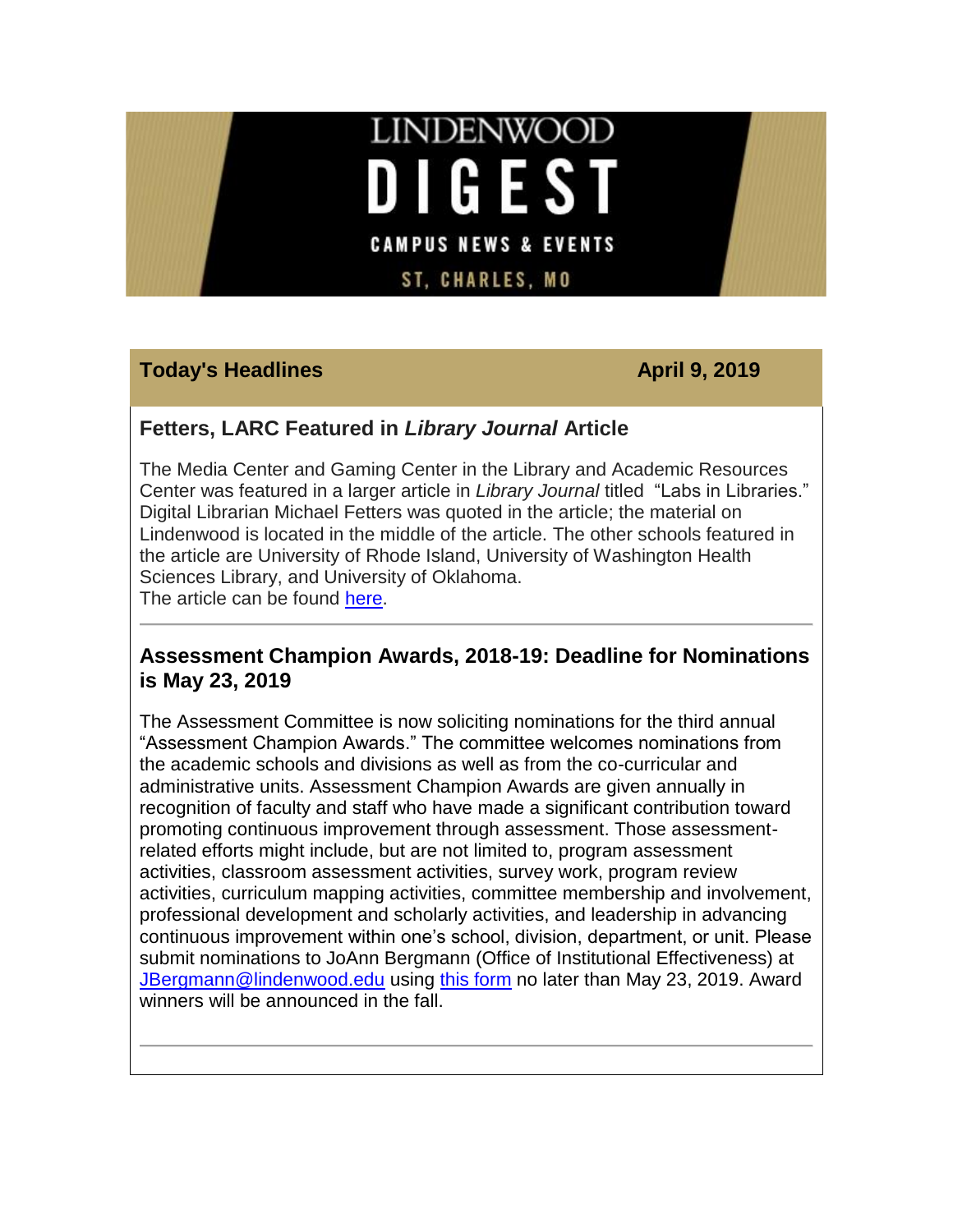# **Dissertation Defense**

Date: April 11, 2019 Location: Conference Room OTC Campus in Waynesville, 2:00p.m. Student: Billy Daleske Dissertation Chair: Dr. Pam Spooner Title: Comparing Student Achievement and School Climate in Four-day and Fiveday Secondary Schools in Missouri

# **Congratulations!**

Congratulations to Brittany Grass on winning the prize pack for the Staff Council newsletter word search puzzle! See the answers [here.](https://hes32-ctp.trendmicro.com/wis/clicktime/v1/query?url=https%3a%2f%2fcustapp.marketvolt.com%2flink%2fiE68oIW2Mx%3fCM%3d1313986874%26X%3d70525052&umid=7e5e1db9-b8c2-40f0-bc89-efaa88e9716c&auth=bc7ac43e330fa629f0cfb11786c85e83c10d06b8-6bfe287ed38bfae91d17fc4612a8c6883ac2fa22)

### **Kichkha Selected as 2019 ACBSP Teaching Excellence Award Recipient**

Areerat Kichkha, Ph.D., associate professor of economics, program director, and department chair in the Plaster School of Business, was recently selected as a regional recipient for the 2019 ACBSP Teaching Excellence Award for Region 5 by the Accreditation Council for Business Schools and Programs. [Read more](https://hes32-ctp.trendmicro.com/wis/clicktime/v1/query?url=https%3a%2f%2fcustapp.marketvolt.com%2flink%2fkwcQKF9XNz%3fCM%3d1313986874%26X%3d70525052&umid=7e5e1db9-b8c2-40f0-bc89-efaa88e9716c&auth=bc7ac43e330fa629f0cfb11786c85e83c10d06b8-874097b6dc3649403228dceb0c7661833564cc9d).

## **Rx'n Go Benefits**

Did you know that if you have been diagnosed with Type II Diabetes you may be eligible to receive ALL of your medication and supplies for FREE? Seriously. Even a prescription that is \$12 a month is still \$144 a year! Two generic maintenance medications add up to \$288 a year! So, why not keep all this dough in your pocket to spend on anything else? All you have to do is visit [www.rxngo.comt](https://hes32-ctp.trendmicro.com/wis/clicktime/v1/query?url=https%3a%2f%2fcustapp.marketvolt.com%2flink%2fNAAIc9SUAP%3fCM%3d1313986874%26X%3d70525052&umid=7e5e1db9-b8c2-40f0-bc89-efaa88e9716c&auth=bc7ac43e330fa629f0cfb11786c85e83c10d06b8-168c9a126501aab3170af26c90f14eeb9534b00d)o see if your current medication(s) are covered. If they are, then you will need to set yourself up with an online account and then have this [Pharmacy](https://hes32-ctp.trendmicro.com/wis/clicktime/v1/query?url=https%3a%2f%2fcustapp.marketvolt.com%2flink%2f1wewR8gP3c%3fCM%3d1313986874%26X%3d70525052&umid=7e5e1db9-b8c2-40f0-bc89-efaa88e9716c&auth=bc7ac43e330fa629f0cfb11786c85e83c10d06b8-d63359535db261dc098e5e3692b36a3675828254) Profile [Form](https://hes32-ctp.trendmicro.com/wis/clicktime/v1/query?url=https%3a%2f%2fcustapp.marketvolt.com%2flink%2f1wewR8gP3c%3fCM%3d1313986874%26X%3d70525052&umid=7e5e1db9-b8c2-40f0-bc89-efaa88e9716c&auth=bc7ac43e330fa629f0cfb11786c85e83c10d06b8-d63359535db261dc098e5e3692b36a3675828254) completed and submitted by your doctor to start saving today! Questions? Contact Candace Terry @ [cterry@lindenwood.edu](mailto:cterry@lindenwood.edu)

## **Grazina Amonas (September 15, 1915 - December 25, 2018)**

Tricia Zweier, associate professor of dance, traded letters with Grazina last year.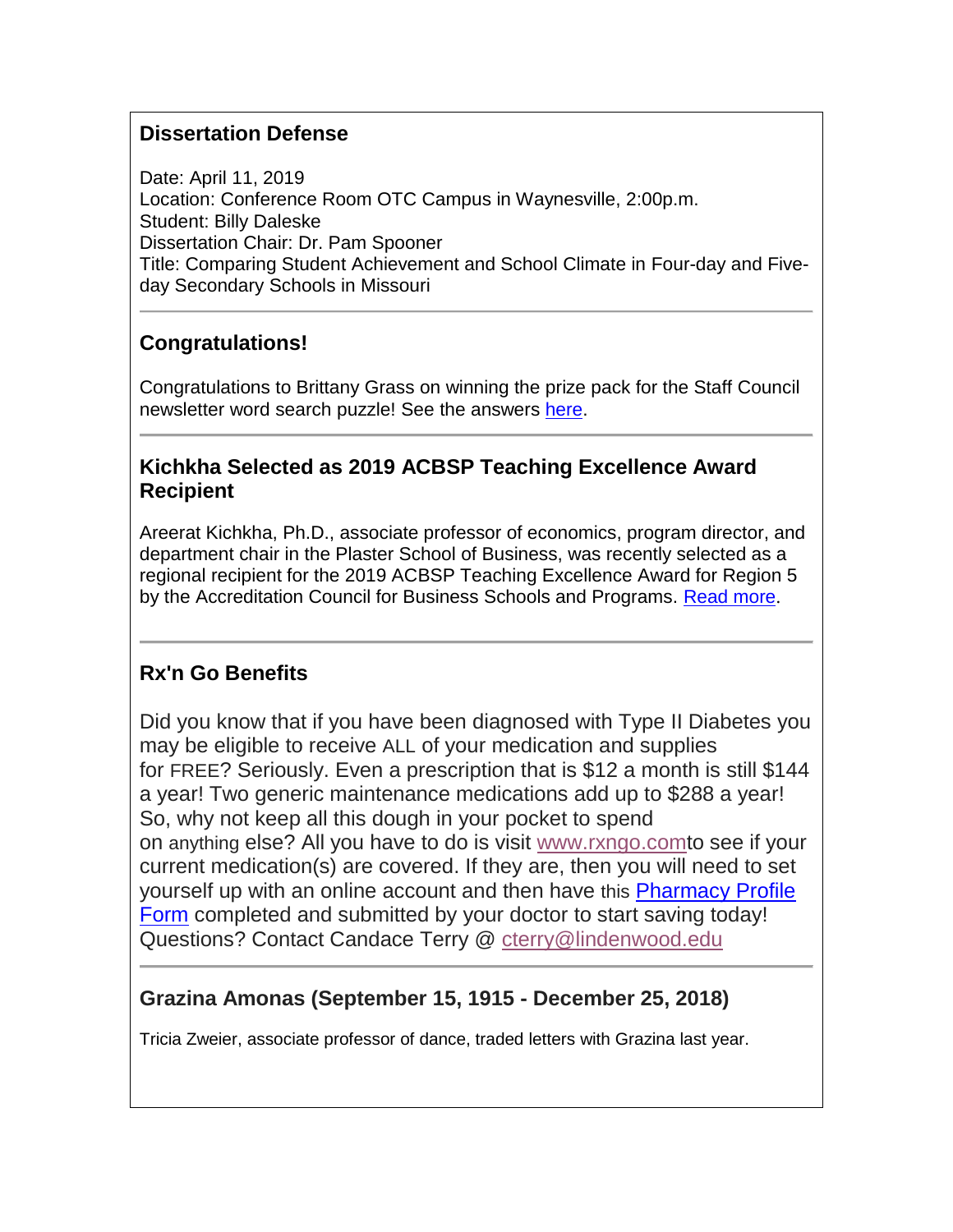In 1954, Grazina moved to St. Charles, Mo., to accept a position in physical education at Lindenwood College teaching sports and dance. In her 26 years there, she built a dance program that pioneered the teaching of modern dance. Grazina trained with the luminaries of the nascent dance form, including Martha Graham in NYC and Barbara Mettler in Tucson, Ariz. Under her leadership, Lindenwood brought a galaxy of dance companies for performances and residencies through the National Endowment for the Arts. She and art professor John Wehmer developed experimental courses to explore the overlap of visual design and movement. Ultimately, Lindenwood offered a Master of Arts in dance education, rare in the US. Grazina retired as a professor emeritus in 1980. [Read](https://hes32-ctp.trendmicro.com/wis/clicktime/v1/query?url=https%3a%2f%2fcustapp.marketvolt.com%2flink%2fTUSzpgY6uL%3fCM%3d1313986874%26X%3d70525052&umid=7e5e1db9-b8c2-40f0-bc89-efaa88e9716c&auth=bc7ac43e330fa629f0cfb11786c85e83c10d06b8-be27e32778dee4769de735fad0878f8bd03bf155) her full obituary.

### **MBA Program Selected as Top Pick for State of Missouri**

Lindenwood University was recently named "Best Business School With Reasonable MBA Program GMAT Waiver Policies" for the state of Missouri for the 2019-2020 academic year by [mbanogmat.com.](https://hes32-ctp.trendmicro.com/wis/clicktime/v1/query?url=https%3a%2f%2fcustapp.marketvolt.com%2flink%2foa4cACYyEc%3fCM%3d1313986874%26X%3d70525052&umid=7e5e1db9-b8c2-40f0-bc89-efaa88e9716c&auth=bc7ac43e330fa629f0cfb11786c85e83c10d06b8-fd4d20f20192b2a6429c4e547a38b45b20dd905e)

Lindenwood University's Robert W. Plaster School of Business and Entrepreneurship, among other business programs across the country that do not require an entrance exam, were chosen as top picks for MBA programs based upon a multitude of factors, such as their accreditation, quality instructors, and

cutting edge curriculum, according to the site. The program is also recognized for specializing in business knowledge, as well as preparing their students with practical, real-world experience.

Lindenwood is one of many universities that have adopted the practice of choosing their perspective students by reviewing them as a whole and not just basing the decision on how well they perform on standardized tests. The absence of a GMAT requirement does not mean that program has lower standards, however. Mbanogmat.com has recognized this and put together a list based upon the strengths of the program and what they have to offer.

"This recognition affords us the opportunity to reiterate our policy of looking at the whole person, not just at a specific test or scoring threshold," said Mike Marzano, associate professor in Lindenwood's Plaster School of Business and Entrepreneurship. "Significant factors include the applicant's career progression, extracurricular experiences/responsibilities, and undergraduate GPA. Once admitted, students need to sustain a 3.0 or better GPA. So our academic

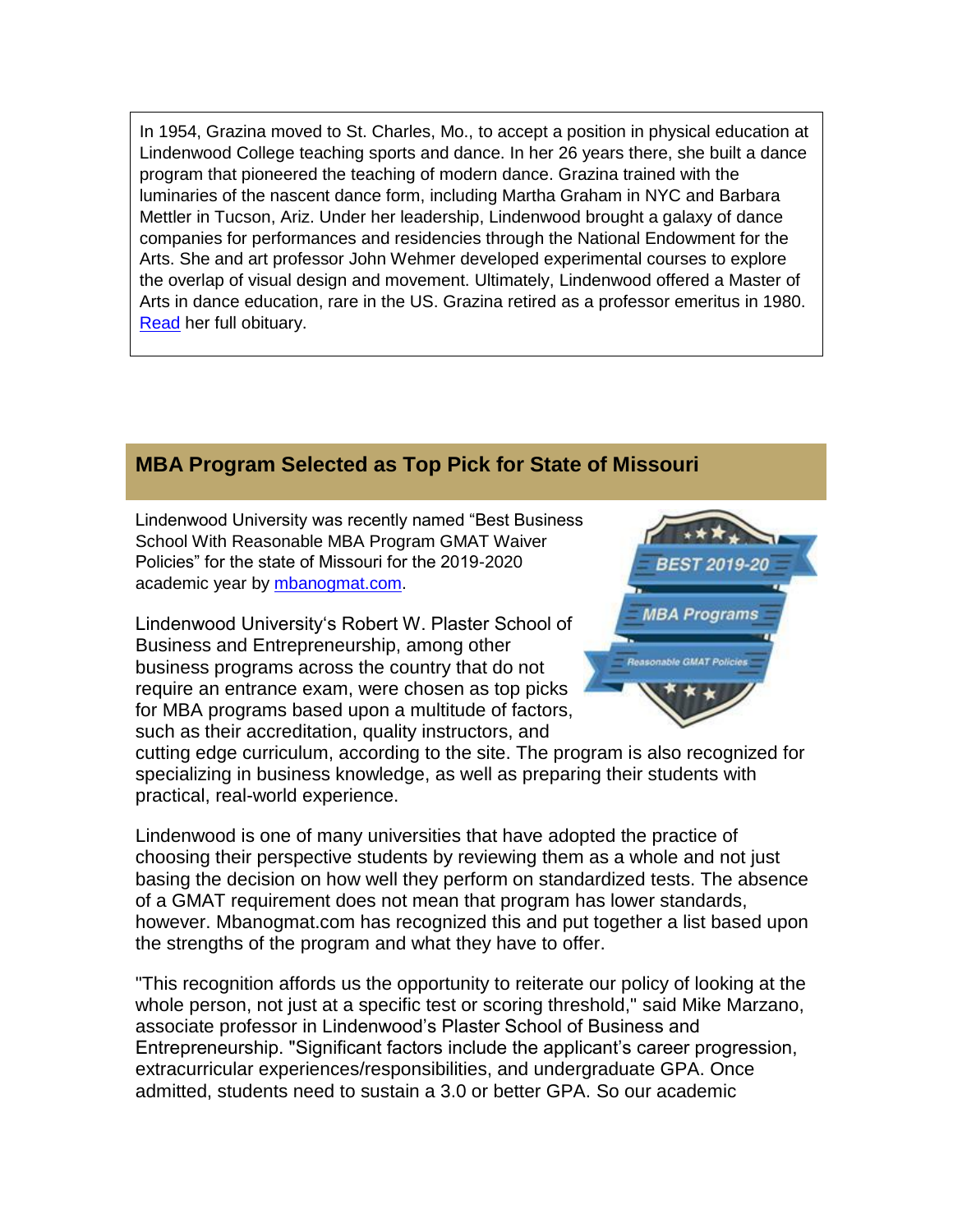expectations our high and students are made aware of this during their interview for admission."

[Read more](https://hes32-ctp.trendmicro.com/wis/clicktime/v1/query?url=https%3a%2f%2fcustapp.marketvolt.com%2flink%2fncHb17uXET%3fCM%3d1313986874%26X%3d70525052&umid=7e5e1db9-b8c2-40f0-bc89-efaa88e9716c&auth=bc7ac43e330fa629f0cfb11786c85e83c10d06b8-5c3696230ab9a30b9496751bb22f28ecfa02719e) about the Best 2019-20 MBA Programs.

[Continue](https://hes32-ctp.trendmicro.com/wis/clicktime/v1/query?url=https%3a%2f%2fcustapp.marketvolt.com%2flink%2fhvc4aRd1aK%3fCM%3d1313986874%26X%3d70525052&umid=7e5e1db9-b8c2-40f0-bc89-efaa88e9716c&auth=bc7ac43e330fa629f0cfb11786c85e83c10d06b8-f513c3f69a26cf77b1d91a19adcdc7d7e5b50e51) reading about the top picks for MBA Programs in Missouri.

#### **Excused Absences**

#### **School of Education Field Trip, April 8, 2019 (Additional students added)**

Please excuse the following students from classes on Monday, April 8, from 8:00 a.m. until about 1:00 p.m. They will be attending field trip with the School of Education.

#### **School of Education Field Trip, April 9, 2019 (Additional students added)**

Please excuse the following students from classes on Tuesday, April 9, from 8:00 a.m. until about 1:00 p.m. They will be attending field trip with the School of

Education. Daniel Kahrhoff Hannah Kerr Jalana Maltimore **Micah Mason** Tommy Robert Molly Taff Hannah Elder Melissa Kiser

Molly Bechtel **Hope Benavidez** Abigail Fahland Brandy Gagliano Grace Goodwin Rhiannon Hausel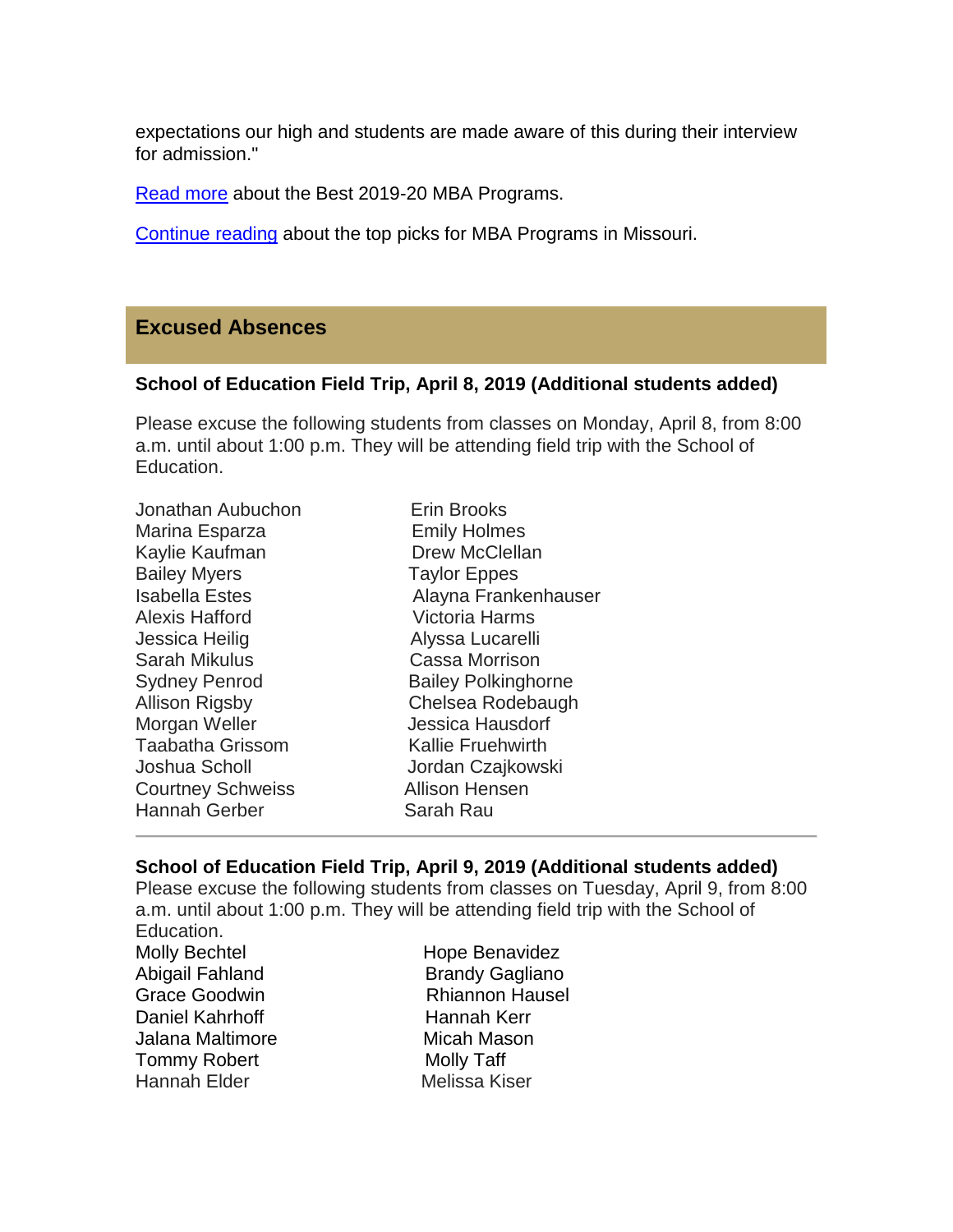Tori Lohmann Eleanor Mercurio Laurie Pursley **Audrey Elgarico** Emily Manzer Emma Neuner

James Schneider Madison Burkhalter

#### **Psychology Students Excused, April 10-12**

Please excuse the following students from classes to attend or present at the Midwestern Psychological Association Conference in Chicago from the afternoon of Wednesday, April 10, through Friday April 12. Students know they are responsible for any missed work.

Tommi Donnelly-Julian Samantha Ebert Lauren Fertig **Baylie Fowler** Keersten Heinrich Maya Holmes Jennifer Johnson Kevin McGowan Robert Osborne Mariah Palmer Elizabeth Schaiff

#### **Instrumental Analysis Field Trip - April 11**

Please excuse the following students from class on Thursday April 11, 2019, from 8 a.m.-noon. They will be traveling on a field trip to UMSL for CHM 45500 Instrumental Analysis. Any questions can be directed to Dr. Jennifer Firestine [\(jfirestine@lindenwood.edu,](mailto:jfirestine@lindenwood.edu) x4188)

| <b>Hannah Averick</b>  | <b>Sabrina Clements</b> |
|------------------------|-------------------------|
| Chelsea Edgehill       | Autumn Fleming          |
| <b>Jade Harris</b>     | <b>Alex Laird</b>       |
| Eli Lind               | Kristen Martin          |
| <b>Andrew Morrison</b> | Aleksa Nenadic          |
| Hien Nguyen            | Hanna Porter            |
| <b>Sean Rivero</b>     | Alex Schoenherr         |
| <b>Chad Schulz</b>     | <b>Aly Smith</b>        |
| Annika Teschke         | <b>Cristain Vasquez</b> |
| <b>CJ Waldner</b>      |                         |

#### **DECA Collegiate Competition Team Members, April 13-17**

The following DECA Team members need excused from class from April 13 to17 to compete at an International Competition in Orlando, Fla. If you have any questions, please contact DECA Team Advisor Craig Felzien at [cfelzien1@lindenwood.edu](mailto:cfelzien1@lindenwood.edu) or 949-4432

Carli Gogol **Bella Rainey**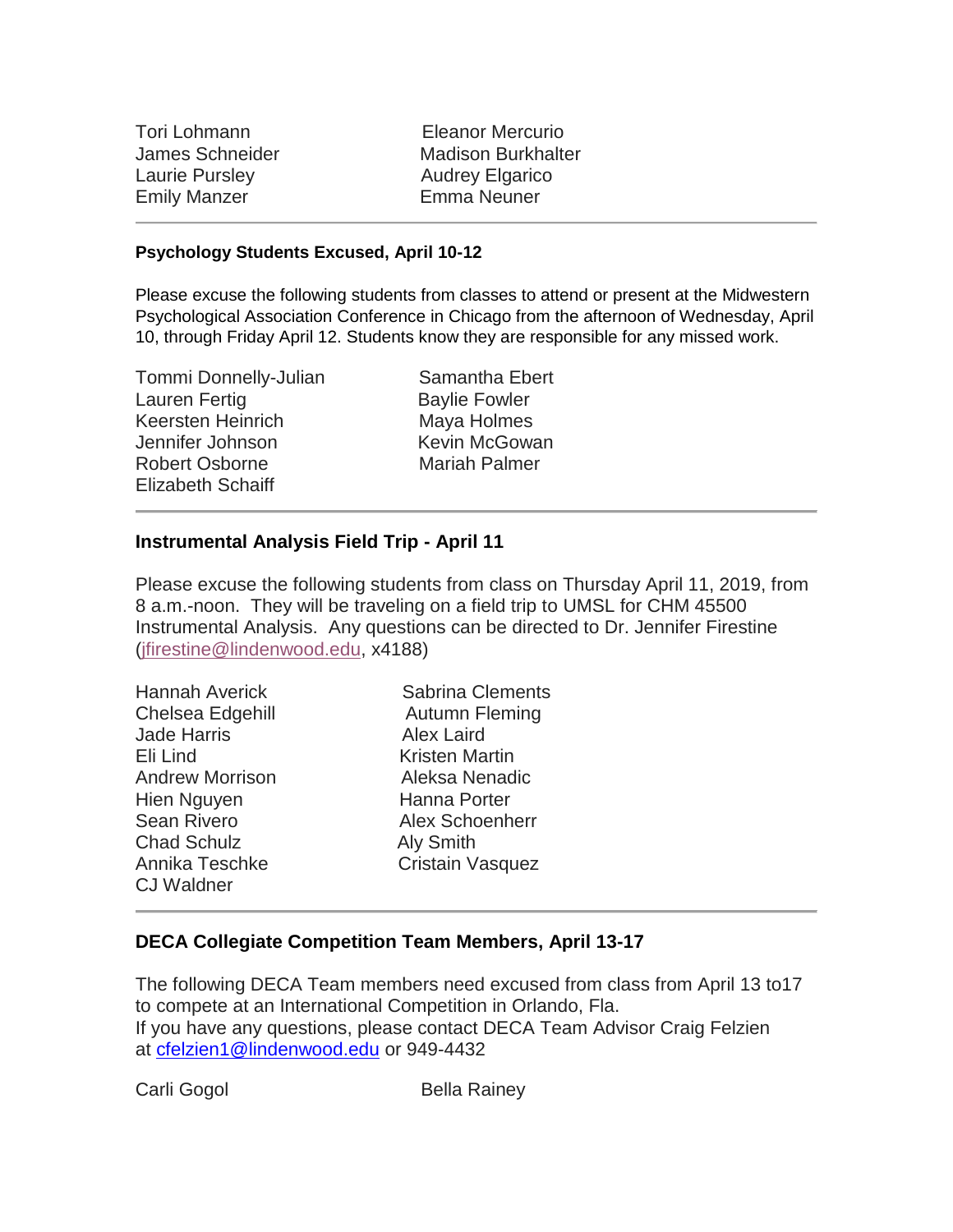Claire Beckman<br>Taylor Hepler Monica Friedman

Hanna Smith Braeden Westhusing<br>
Claire Beckman<br>
Connor Hepler Makayla Wenzel<br>Zoe Seemes

# **Learning Academy - Upcoming Workshops**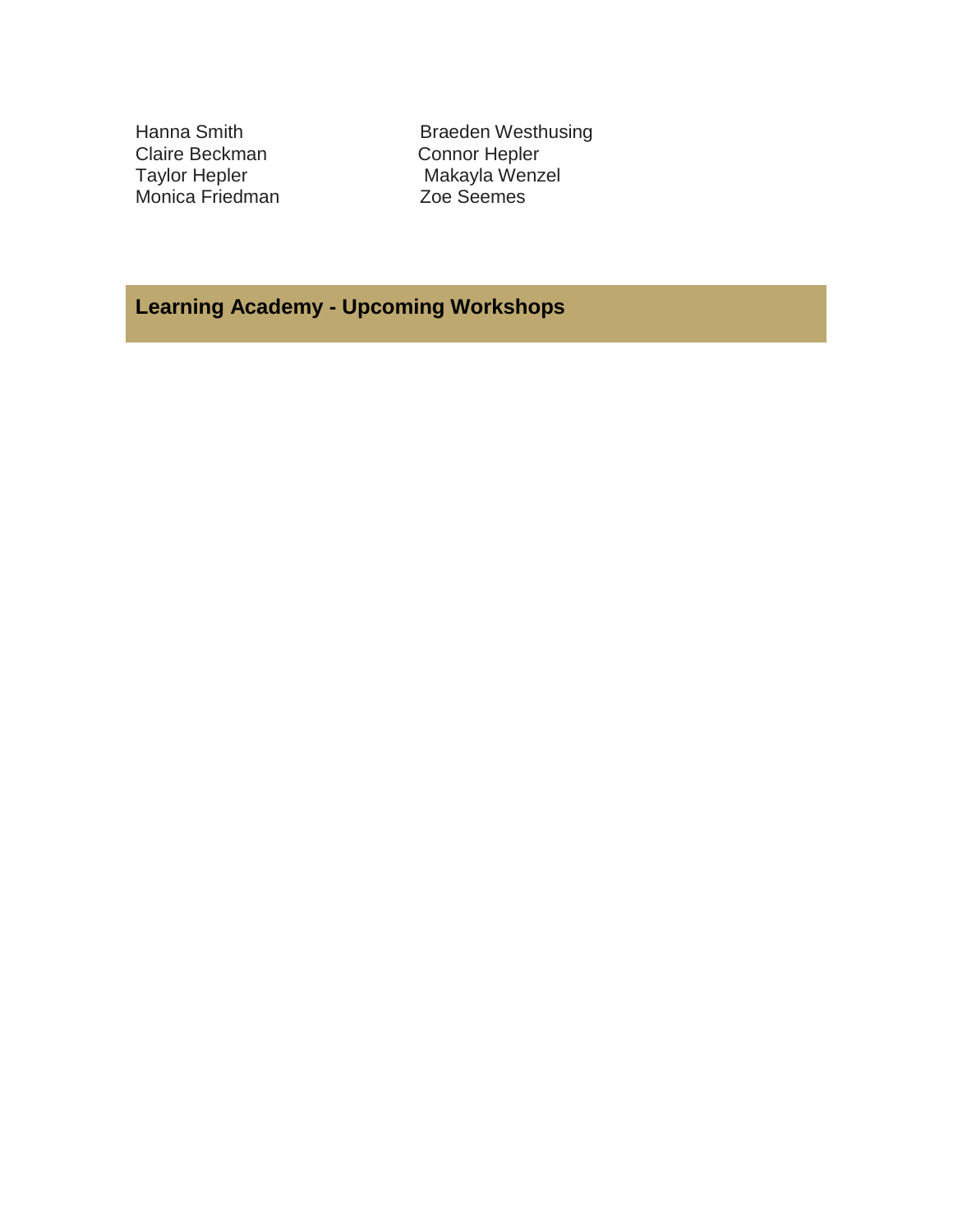# Learning Academy

# LINDENWOOD UNIVERSITY April 8 - April 18

- April 8 • Publishing Panel **Discussion Workshop**
- April 9 Sketch Noting Workshop
- April 10 Student Research Conference
- April 11 Information Technology Q2
- April 12 Promoting the PLC Workshop - Belleville

April 17 • Student Engagement PLC

April 18 • Student Engagement PLC

# **Learning Communities**

- Whistling Vivaldi Stephanie Afful
- Service Learning Julie Turner

Click here for more information & to RSVP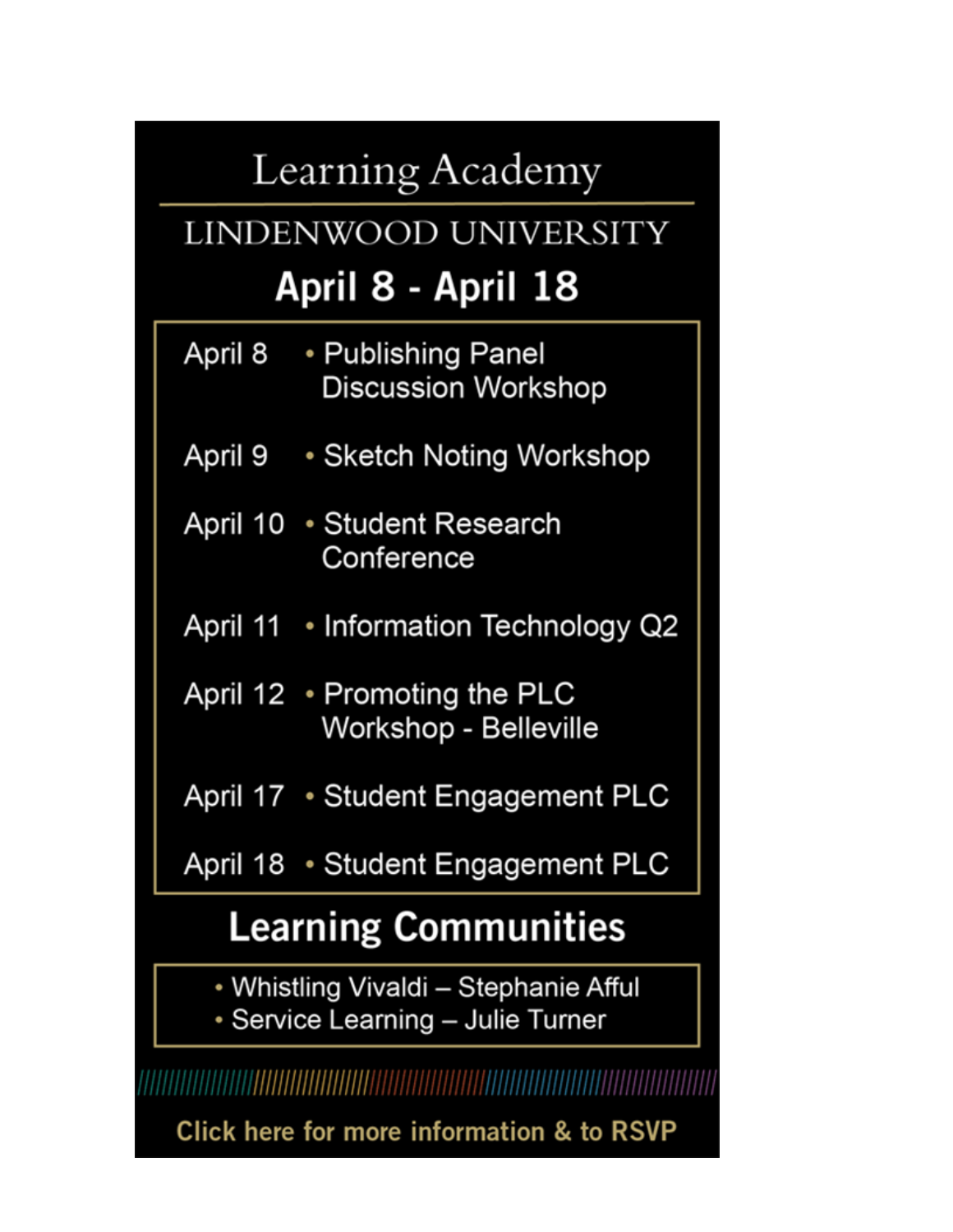#### Join Dr. Jon McGinnis For a Lecture - April 10

# 

THE PHILOSOPHY & RELIGION PROGRAM PRESENTS Dr. Jon McGinnis

Professor of Philosophy, University of Missouri St. Louis

# **GOD'S LOVE AND HIDDENNESS IN MEDIEVAL ISLAM**

Recent recipient of the John Templeton Foundation Grant, Dr. McGinnis will explore how Medieval Muslim intellectuals would have responded to a current topic among philosophers of religion regarding God's hiddenness. This debate concerns how an all-good God can desire a personal relationship with each of us while yet remaining hidden from many of us. Does this modern debate make assumptions that Medieval Muslim intellectuals would have found questionable? Come find out!

Wednesday, April 10, 4:00 P.M. - 5:00 P.M. Spellmann Campus Center 4080C \*Free refreshments will be provided\*

For questions, please email Dr. Joseph Steineger, jsteineger@lindenwood.edu



**LINDENW**  $H$ ) **SCHOOL OF HUMANITIES** Dreparing for anny future."

What are Open Educational Resources? Join April 16 or 18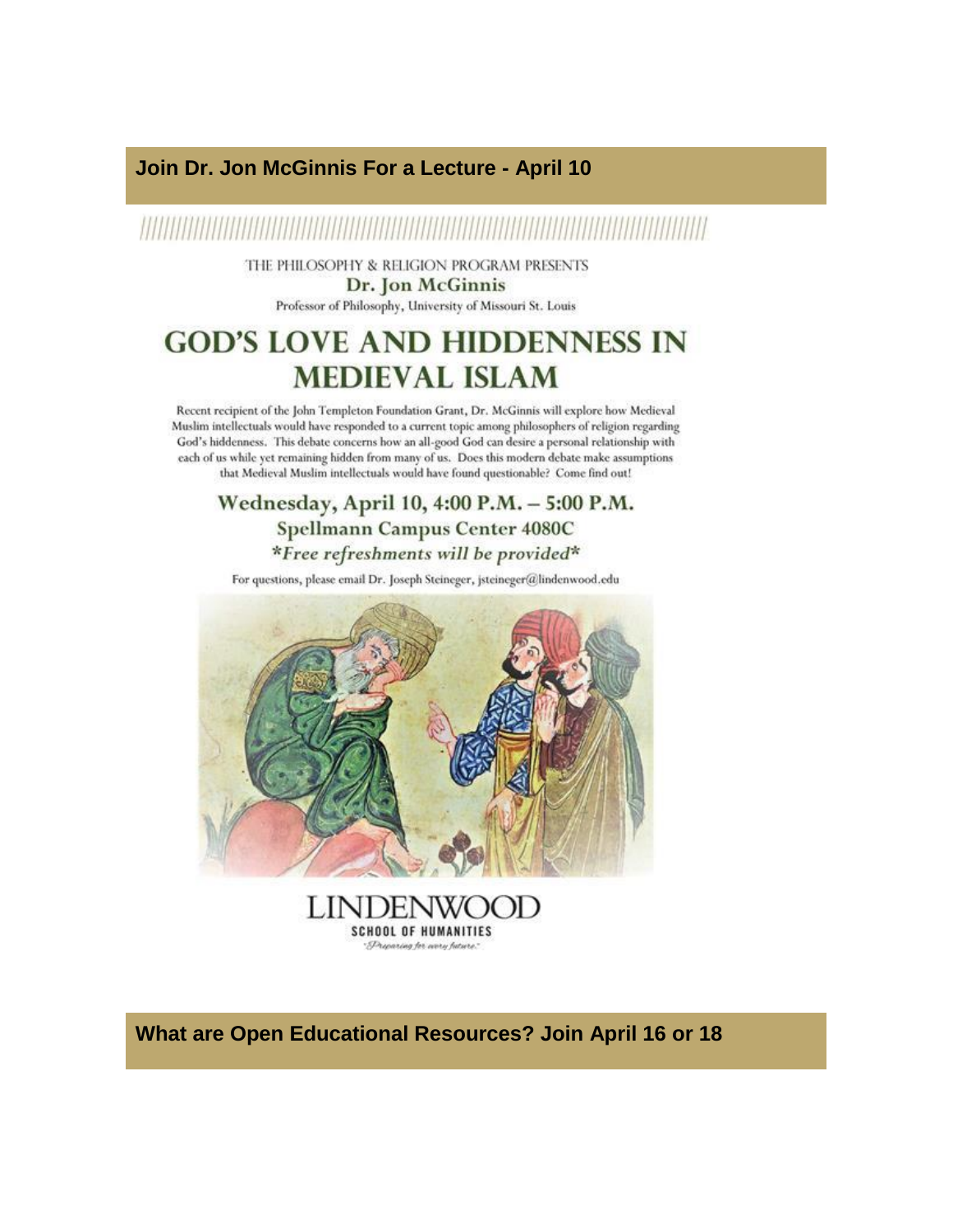

Textbook costs have been rising year after year, with costs increasing more than four times the rate of inflation. Textbooks and other materials can cost students thousands of dollars by the time they graduate. Some students feel such a financial burden, they elect to not purchase a textbook. Professors, universities, and colleges are starting to look into low-cost or free options, with that focus being on open educational resources. Open educational resources have saved students across the country millions of dollars. But, what are open educational resources? What other benefits have faculty and students seen with the adoption of open educational resources?

Join us on either Tuesday, April 16, at 2:00 pm or Thursday, April 18, at 12:30 pm in the LARC Theatre for part one of the library's introduction to open educational resources. These two sessions will cover what open educational resources are; the benefits and challenges of finding, using, and adopting open educational resources, and where to start looking for resources; to use in the classroom. If there are any questions, please contact Megan Phifer-Davis at [mphifer-davis@lindenwood.edu.](mailto:mphifer-davis@lindenwood.edu)

**Gary Schoeniger of ELI to Present in Dunseth Auditorium at Noon on April 16**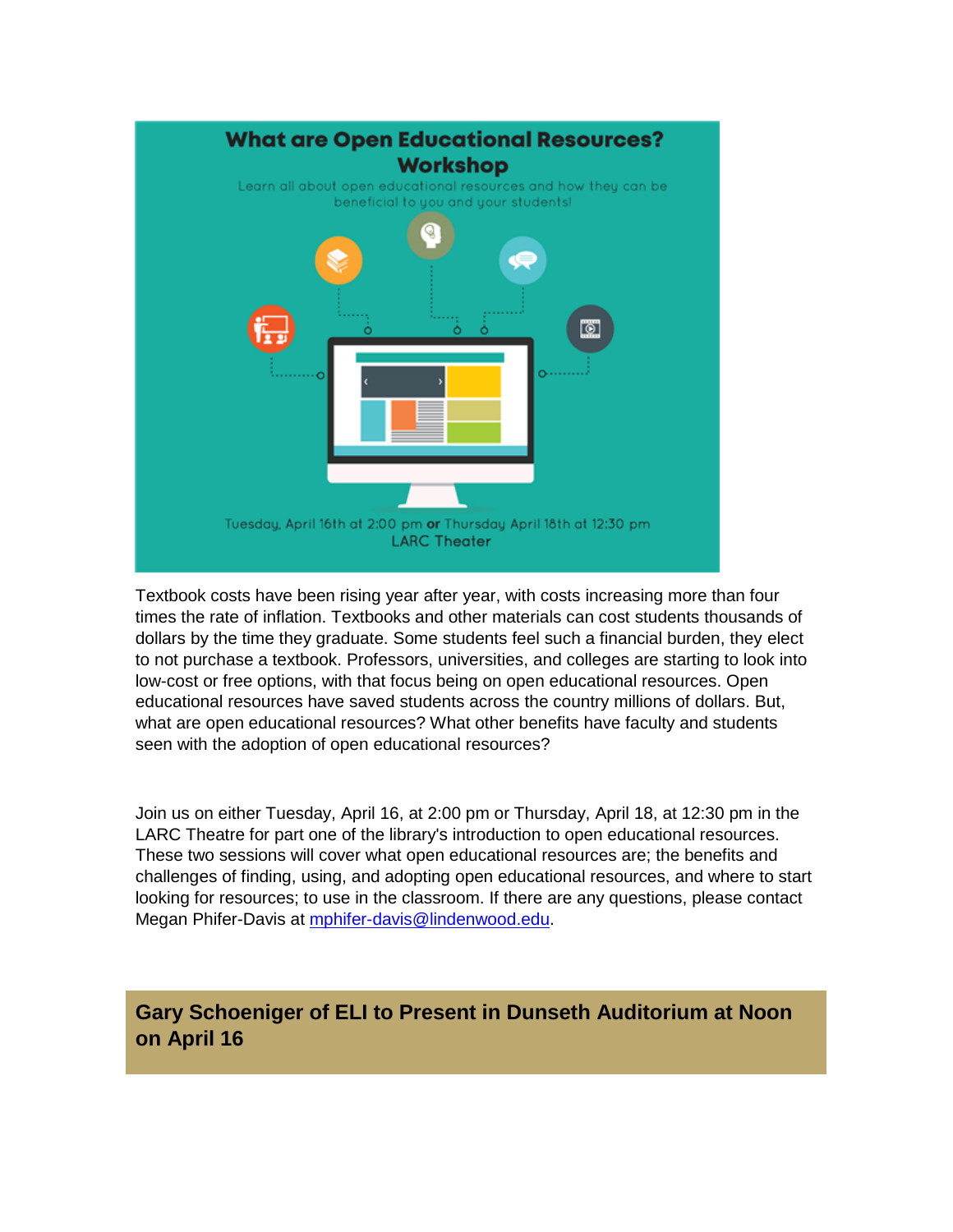

Gary [Schoeniger,](https://hes32-ctp.trendmicro.com/wis/clicktime/v1/query?url=https%3a%2f%2fcustapp.marketvolt.com%2flink%2fQd7o4fp6DV%3fCM%3d1313986874%26X%3d70525052&umid=7e5e1db9-b8c2-40f0-bc89-efaa88e9716c&auth=bc7ac43e330fa629f0cfb11786c85e83c10d06b8-bdb20f85a1d2a245cb52e1eb0196e06759d9d011) founder and CEO of the Entrepreneurial Learning Initiative (ELI) will present in Dunseth Auditorium from noon to 1 p.m. on Tuesday., April 16. During this free session, hosted by the Duree Center for Entrepreneurship in the Hammond Institute, Schoeniger will redefine the [entrepreneurial](https://hes32-ctp.trendmicro.com/wis/clicktime/v1/query?url=https%3a%2f%2fcustapp.marketvolt.com%2flink%2fCkdnwQKFhG%3fCM%3d1313986874%26X%3d70525052&umid=7e5e1db9-b8c2-40f0-bc89-efaa88e9716c&auth=bc7ac43e330fa629f0cfb11786c85e83c10d06b8-83d16c401ff3179202275b0574915a4e11e9b0e6) mindset, bringing his brand of "mindset shift" into your classroom, business, or community. As an author and entrepreneur, Schoeniger has emerged as an internationally recognized thought leader in the field of entrepreneurial mindset education and training. He is the co-author of *Who Owns the Ice House? Eight Life [Lessons](https://hes32-ctp.trendmicro.com/wis/clicktime/v1/query?url=https%3a%2f%2fcustapp.marketvolt.com%2flink%2fH4AbpGG884%3fCM%3d1313986874%26X%3d70525052&umid=7e5e1db9-b8c2-40f0-bc89-efaa88e9716c&auth=bc7ac43e330fa629f0cfb11786c85e83c10d06b8-cf7188f9daa34631d26335075717c52127b30da5) from an Unlikely [Entrepreneur](https://hes32-ctp.trendmicro.com/wis/clicktime/v1/query?url=https%3a%2f%2fcustapp.marketvolt.com%2flink%2fH4AbpGG884%3fCM%3d1313986874%26X%3d70525052&umid=7e5e1db9-b8c2-40f0-bc89-efaa88e9716c&auth=bc7ac43e330fa629f0cfb11786c85e83c10d06b8-cf7188f9daa34631d26335075717c52127b30da5)*, an international bestseller described as "required reading for humanity" (co-written with Clifton L. [Taulbert\)](https://hes32-ctp.trendmicro.com/wis/clicktime/v1/query?url=https%3a%2f%2fcustapp.marketvolt.com%2flink%2fQnzHn4ez1d%3fCM%3d1313986874%26X%3d70525052&umid=7e5e1db9-b8c2-40f0-bc89-efaa88e9716c&auth=bc7ac43e330fa629f0cfb11786c85e83c10d06b8-747921f4f78cf44b6b2c9b1d9d91720d280d3e0b).

During his presentation, Schoeniger will combine real-world examples of everyday "unlikely" entrepreneurs with research in social and behavioral science to reveal the underlying logic and environment that can empower ordinary people to accomplish extraordinary things.

Drawing from decades of research, Schoeniger led the design and development of the original Ice House Entrepreneurship Program through a partnership with the Ewing Marion Kauffman Foundation. He has presented around the world, including the Global Entrepreneurship Congress, European Commission, U.S. State Department, and Colombian Ministry of Education.

Schoeniger currently serves as a board member for the Hershey Montessori School, a member of the Dean's Council at Purdue Polytechnic Institute, and an advisory council member for Tecnologico de Monterrey's Tec21 model to produce graduates with an entrepreneurial spirit and humanistic outlook. The session is open to all, and advance registration is not required. For more information, please visit online at [www.Hammond.Institute,](https://hes32-ctp.trendmicro.com/wis/clicktime/v1/query?url=https%3a%2f%2fcustapp.marketvolt.com%2flink%2fv9KCdL1Hpz%3fCM%3d1313986874%26X%3d70525052&umid=7e5e1db9-b8c2-40f0-bc89-efaa88e9716c&auth=bc7ac43e330fa629f0cfb11786c85e83c10d06b8-61aecc84b41a67571a3905a825e50b7139681e2d) see our [flier,](https://hes32-ctp.trendmicro.com/wis/clicktime/v1/query?url=https%3a%2f%2fcustapp.marketvolt.com%2flink%2faUfYHBtLtn%3fCM%3d1313986874%26X%3d70525052&umid=7e5e1db9-b8c2-40f0-bc89-efaa88e9716c&auth=bc7ac43e330fa629f0cfb11786c85e83c10d06b8-39dd89d720586712f5e211b280a6531439504667) or call 636-627-2915.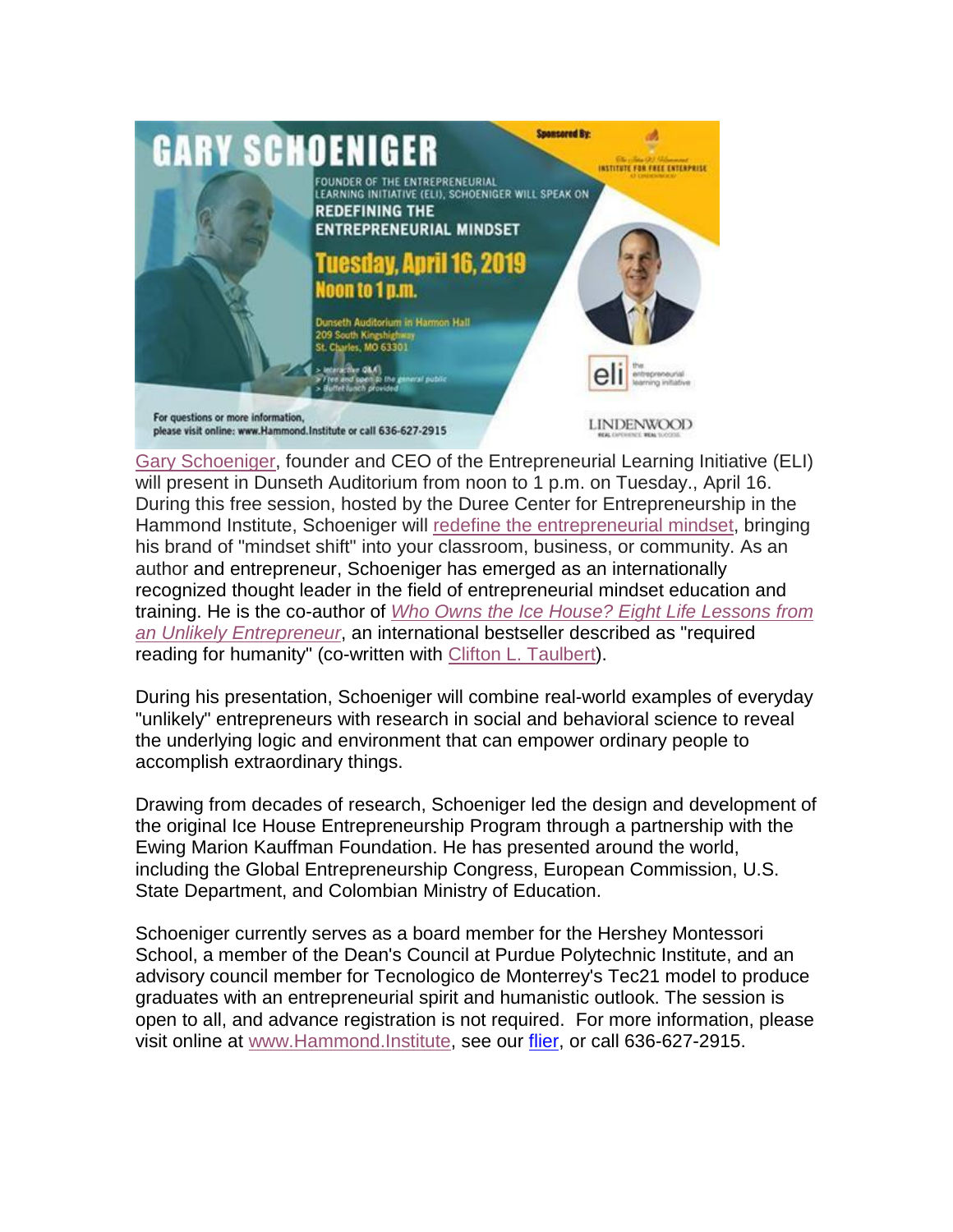## **A Night with Sam Kean**



Sam Kean spent years collecting mercury from broken thermometers as a kid, and now he's a *New York Times* bestselling author and writer in Washington, D.C. His stories have appeared in *The Best American Science and Nature Writing, The New Yorker, The Atlantic, The New York Times Magazine*, Slate, and *Psychology Today*, among other places, and his work has been featured on NPR's "Radiolab," "Science Friday," and "All Things Considered," among other shows.

Join Sam Kean on Tuesday April 30, at 6 p.m. in the Spellman Center's Anheuser-Busch Leadership Room as he tells his favorite true science stories from each of his books, how he became an author, and how to popularize science. Book sales and signing will follow. For more information, please contact Megan Phifer-Davis via email at [mphifer](mailto:mphifer-davis@lindenwood.edu)[davis@lindenwood.edu](mailto:mphifer-davis@lindenwood.edu)

This project is supported by the Institute of Museum and Library Services under the provisions of the Library Services and Technology Act as administered by the Missouri State Library, a division of the Office of the Secretary of State.

#### **Upcoming Events and Deadlines**

 April 10 - "Achieving Economic Vibrancy Through Data Driven Public Safety Policy" Speaker: Wesley Bell, 6-7 p.m.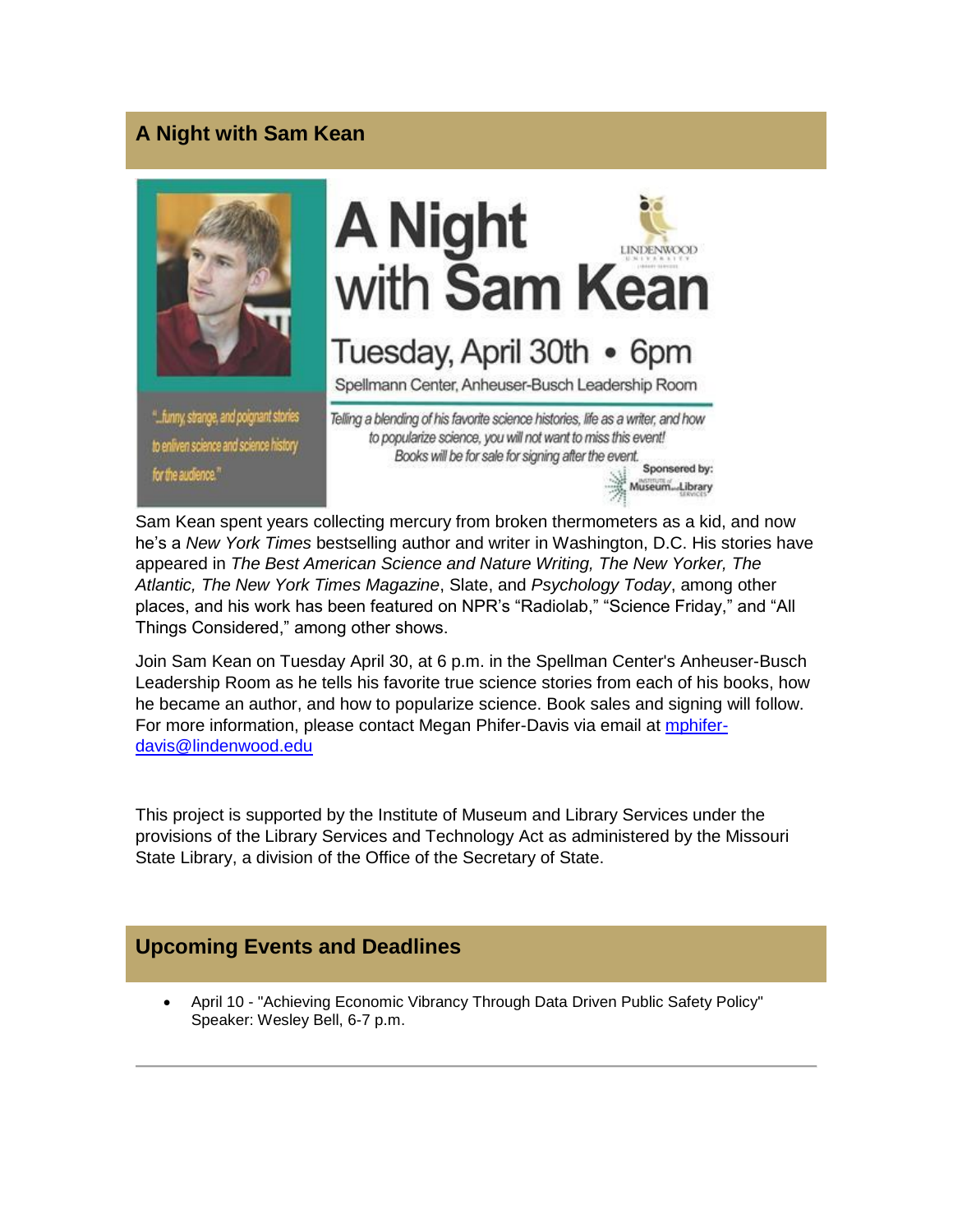- April 17 EAP Speaker Series "The Science of Laughter"
- April 17 [Get Money-Smart](https://hes32-ctp.trendmicro.com/wis/clicktime/v1/query?url=https%3a%2f%2fcustapp.marketvolt.com%2flink%2fxh5iPQefnd%3fCM%3d1313986874%26X%3d70525052&umid=7e5e1db9-b8c2-40f0-bc89-efaa88e9716c&auth=bc7ac43e330fa629f0cfb11786c85e83c10d06b8-c86635e3fde44104b6bba63d66b318fe4902e77d) "Entrepreneurial DNA", Dunseth Auditorium, 12-1 p.m.
- April 18 3rd Annual Kickin' It With Leo Staff Kickball Tournament, 4-6 p.m. [Sign up](https://hes32-ctp.trendmicro.com/wis/clicktime/v1/query?url=https%3a%2f%2fcustapp.marketvolt.com%2flink%2ffWf4ukIsWn%3fCM%3d1313986874%26X%3d70525052&umid=7e5e1db9-b8c2-40f0-bc89-efaa88e9716c&auth=bc7ac43e330fa629f0cfb11786c85e83c10d06b8-b5449859613d94a289db7ebcc128cb020aae749b) by April 5, For more information contact **[TSchwede@lindenwood.edu](mailto:TSchwede@lindenwood.edu)**
- April 23 [Faculty Colloquium Speaker Series, Spring II 2019,](https://hes32-ctp.trendmicro.com/wis/clicktime/v1/query?url=https%3a%2f%2fcustapp.marketvolt.com%2flink%2flWSM1KHlSp%3fCM%3d1313986874%26X%3d70525052&umid=7e5e1db9-b8c2-40f0-bc89-efaa88e9716c&auth=bc7ac43e330fa629f0cfb11786c85e83c10d06b8-df2cc0d24f0aaf1293899caa80368afbd83618be) 3-4 p.m. For further information, please see our [flyer,](https://hes32-ctp.trendmicro.com/wis/clicktime/v1/query?url=https%3a%2f%2fcustapp.marketvolt.com%2flink%2fFmlcr63FDs%3fCM%3d1313986874%26X%3d70525052&umid=7e5e1db9-b8c2-40f0-bc89-efaa88e9716c&auth=bc7ac43e330fa629f0cfb11786c85e83c10d06b8-b7d4eca1b6ad6ad2aa4f542f90fa0a348f8c4e9d) [speaker](https://hes32-ctp.trendmicro.com/wis/clicktime/v1/query?url=https%3a%2f%2fcustapp.marketvolt.com%2flink%2fVcP2xPulHS%3fCM%3d1313986874%26X%3d70525052&umid=7e5e1db9-b8c2-40f0-bc89-efaa88e9716c&auth=bc7ac43e330fa629f0cfb11786c85e83c10d06b8-d97f29c78d8e5f678e8f0fdfda6eeb62e0256865) bios, and [abstracts,](https://hes32-ctp.trendmicro.com/wis/clicktime/v1/query?url=https%3a%2f%2fcustapp.marketvolt.com%2flink%2fWfonmyXWDn%3fCM%3d1313986874%26X%3d70525052&umid=7e5e1db9-b8c2-40f0-bc89-efaa88e9716c&auth=bc7ac43e330fa629f0cfb11786c85e83c10d06b8-f66c3b91e293916dde6575b581c7d9c72ba1df75) or email [FacultyColloquia@lindenwood.edu.](mailto:FacultyColloquia@lindenwood.edu)
- April 24 Lindenwell Appreciation Banquet
- April 24 [Get Money-Smart](https://hes32-ctp.trendmicro.com/wis/clicktime/v1/query?url=https%3a%2f%2fcustapp.marketvolt.com%2flink%2fxh5iPQefnd%3fCM%3d1313986874%26X%3d70525052&umid=7e5e1db9-b8c2-40f0-bc89-efaa88e9716c&auth=bc7ac43e330fa629f0cfb11786c85e83c10d06b8-c86635e3fde44104b6bba63d66b318fe4902e77d) "Stay on Target", Dunseth Auditorium, 12-1 p.m.
- April 27 [The 2nd Annual Siblings Day](https://hes32-ctp.trendmicro.com/wis/clicktime/v1/query?url=https%3a%2f%2fcustapp.marketvolt.com%2flink%2f6N3w1IBe9S%3fCM%3d1313986874%26X%3d70525052&umid=7e5e1db9-b8c2-40f0-bc89-efaa88e9716c&auth=bc7ac43e330fa629f0cfb11786c85e83c10d06b8-0f52876e87c6108e18b63ba66c980479a04d3169), [RSVP,](https://hes32-ctp.trendmicro.com/wis/clicktime/v1/query?url=https%3a%2f%2fcustapp.marketvolt.com%2flink%2fipbc5FanDc%3fCM%3d1313986874%26X%3d70525052&umid=7e5e1db9-b8c2-40f0-bc89-efaa88e9716c&auth=bc7ac43e330fa629f0cfb11786c85e83c10d06b8-31bb95145c3053333fe89e36af6e4281bc4d3d70) for more information contact [TSchwede@lindenwood.edu](mailto:TSchwede@lindenwood.edu)
- April 29 All-Staff Meeting and Award Ceremony
- May 10-11 [Graduate and Undergraduate Commencement](https://hes32-ctp.trendmicro.com/wis/clicktime/v1/query?url=https%3a%2f%2fcustapp.marketvolt.com%2flink%2ftLuRrmF5dM%3fCM%3d1313986874%26X%3d70525052&umid=7e5e1db9-b8c2-40f0-bc89-efaa88e9716c&auth=bc7ac43e330fa629f0cfb11786c85e83c10d06b8-b18a77716e2259d2f0856dc7da96eaba11c19de0)
- May 15 Assessment Summit "Engaging Students, Present and Future" Scheidegger Center, 9 a.m.